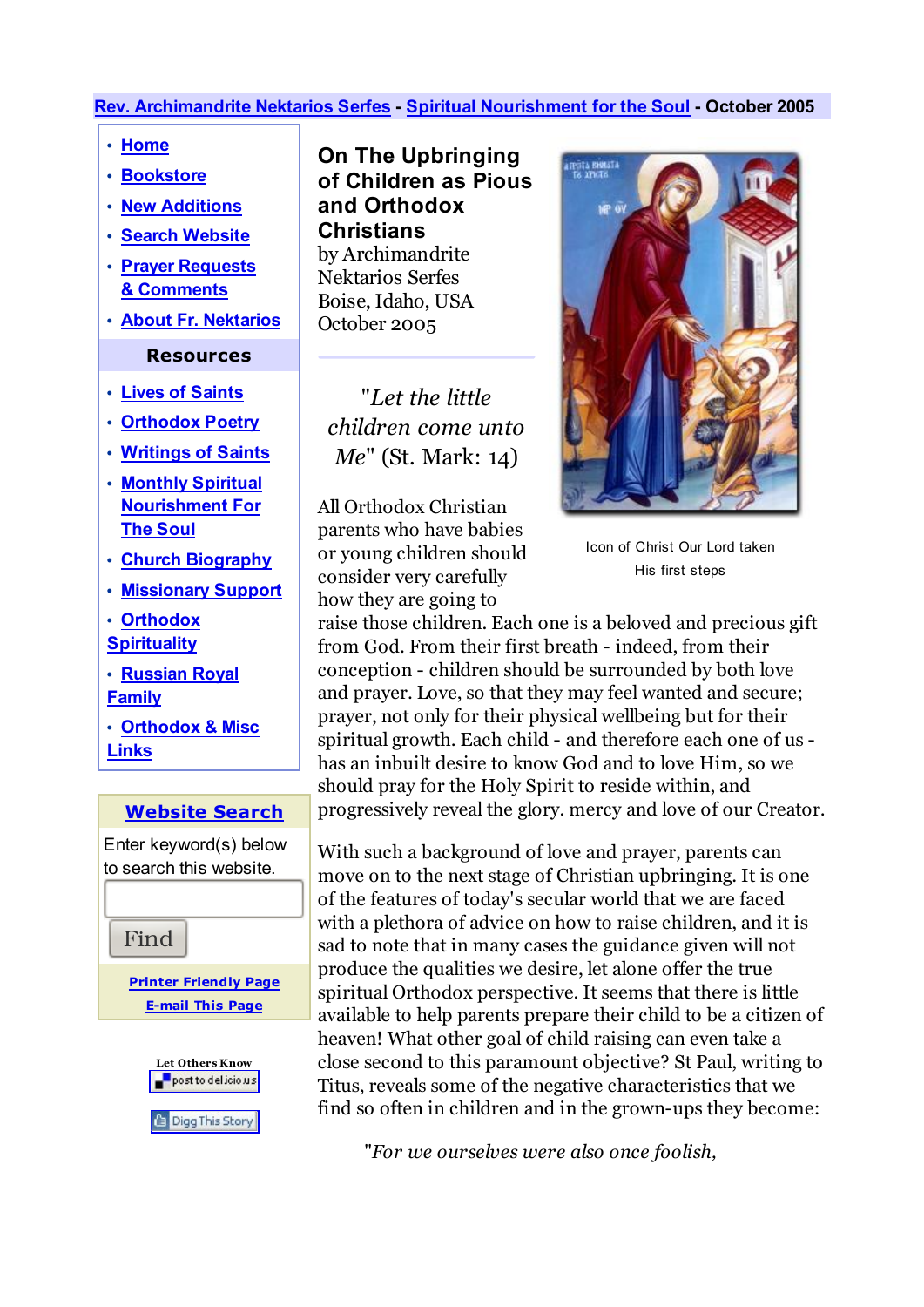*disobedient, deceived, serving various lusts and pleasures, living in malice and envy, hateful and hating one another.*" (Titus 2: 3)

The violence, abuse and bullying we encounter in the playground, the disobedience at home, the "I want it now" mentality translates into adults whose lives are both out of control and spiritually empty.

It was not so long ago that pious, Godly parents raised their children to become Saints, to serve God in this world and the next. The changes society has undergone in recent times, with its concentration on wealth, possessions, and selfishness - doing things "my way" rather than "God's way" - has led to subversive and dangerous teaching in our schools, with discipline and godliness being further undermined. Community after community can report constant battles over funding for local schools, youth activities and programs that would be beneficial. Instead, there is strife and deprivation. We must not only realise that the quality of education in our local schools - and this includes Sunday schools - is of prime importance in these difficult times. The salvation of your beloved children should be a matter of great importance for all pious, caring, Orthodox Christians. We must emphasize this again: it is one of the main purposes of any loving parent to prepare their children for their salvation through Jesus Christ our Lord and Redeemer. The enemy we have - satan - desires instead that each one of us should be eternally lost. The choice is a stark one, and we need to proclaim with confidence and certainty, "*I choose salvation through Jesus Christ*". Our children must be taught to make the same claim on their own behalf, for each Christian has an individual destiny. To hear a child say "*I belong to Jesus*" warms every parent's heart and brings joy to the angels.

Now that the children have begun to attend their local schools, and, we devoutly pray, the local parish Sunday schools, it's important that we encourage Orthodox instruction for the youth of our parish, so that they may grasp the truth. Pray with your children at home, and encourage one another read Holy Scripture and the lives of the saints. Praying together and sharing the Word of God together should be a natural and vital part of our daily living in every home. Bring your children to your local parish Church and to take Holy Communion. Learn that it's important, as your children grow older, to fast on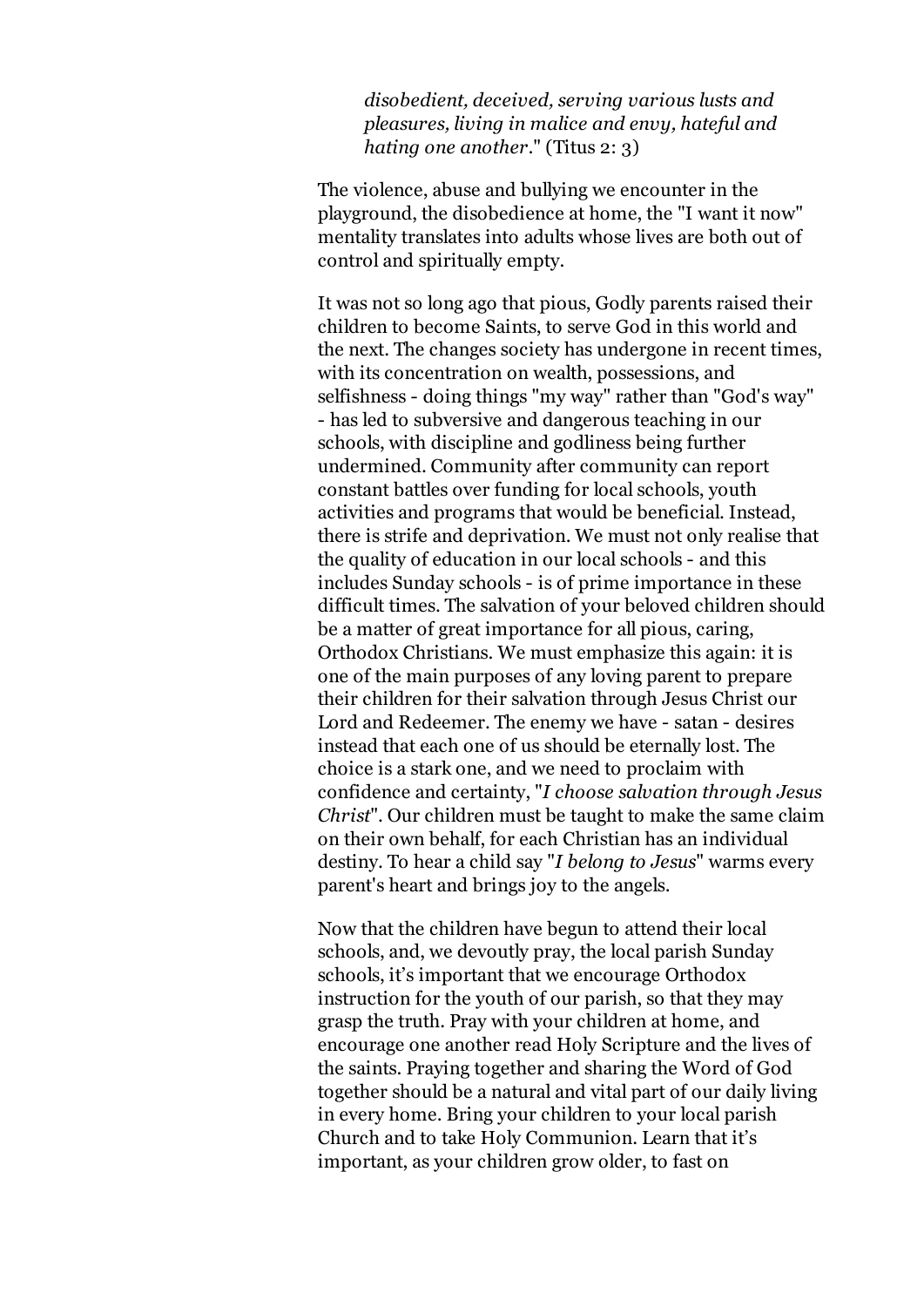Wednesday and Friday. Speak to your local parish priest so that he may guide you along the path towards your own salvation and for the salvation of your most precious children.

We all have to agree that times are changing. But what has not changed, and will never change, is that our Lord God loves you and your beloved children:

"*Let the little children come unto Me, forbid them not, for of such is the Kingdom of God*". [St. Mark 10:14].

We are part of an age-old struggle with the passions, the world, and the fallen spirits. We must still strive to train our own and our children's souls to the high ideal of holiness given us by Christ our Lord. "*Come, children, hearken unto me, I teach you the fear of the Lord, Who is the man who desires life? Who loves to see good days? Stop thy tongue from evil and thy lips should not speak falsely. Keep thyself from evil and do good deeds. Seek peace and follow after it. The eyes of the Lord are on the righteous and His ears towards their prayers…*" (Eph. 6:4; Ps. 33:11-15)

The emphasis that lies at the heart of the parents' responsibility is to lead an active Christian spiritual life, as children learn more by example then by precept. Set out with confidence on this spiritual road with our Lord God, confident of His love and strengthening, both for yourselves and for the children He has blessed your with, and whom He loves too!

May our Lord God of mercies, have mercy on you as parents and your most precious children, as well as upon your home, and in His great goodness, poor out His abundant grace over all children.

Peace to your soul!

Humbly In Christ Our Lord,

Who prays for you!

+Very Rev. Archimandrite Nektarios Serfes Who prays for you and with you! USA